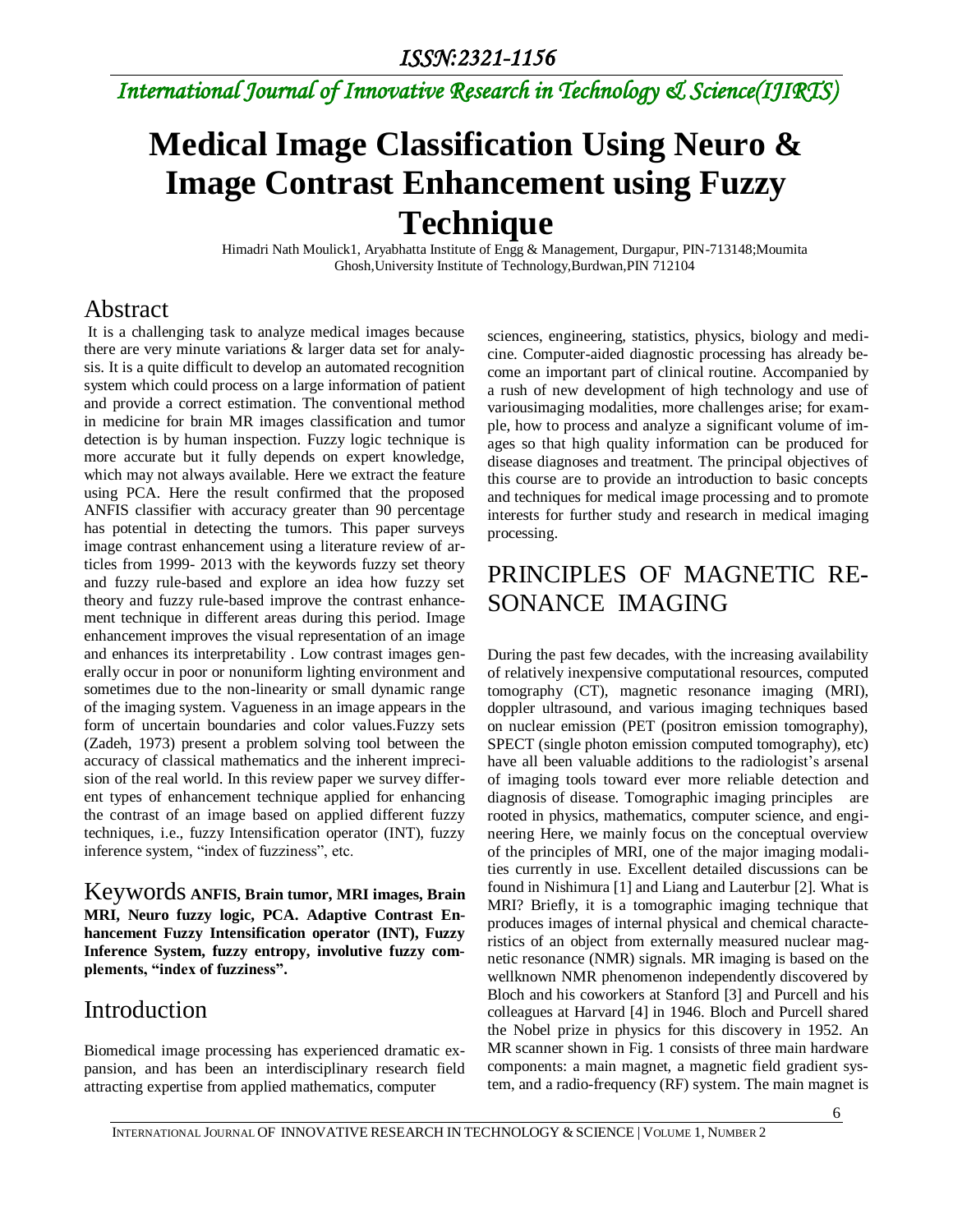# *International Journal of Innovative Research in Technology & Science(IJIRTS)*

a permanent magnet. It generates a strong uniform static field, referred to as the B0 field, for polarization of nuclear spins in an object. Most imaging systems operate at fixed field strength in units of Tesla  $(1$  Tesla  $(T) = 104$  Gauss (G)). The magnetic field gradient system normally consists of three orthogonal gradient coils, Gx , Gy and Gz, essential for signal localization. The gradient field strength is usually less than 1 G/cm. The RF system consists of a transmitter coil that is capable of generating a rotating magnetic field, referred to as the B1 field, for exciting a spin system, and a receiver coil that converts a precessing magnetization into an electrical signal. On human imaging systems, the strength of B1 is typically a small fraction of a Gauss. Imaging technology in Medicine made the doctors to see the interior portions of the body for easy diagnosis. It also helped doctors to make key hole surgeries for reaching the interior parts without really opening too much of the body. CT Scanner, Ultrasound and Magnetic Resonance Imaging took over x-ray imaging by making the doctors to look at the body's elusive third dimension. With the CT Scanner, body's interior can be bared with ease and the diseased areas can be identified without causing either discomfort or pain to the patient. MRI picks up signals from the body's magnetic particles spinning to its magnetic tune and with the help of its powerful computer, converts scanner data into revealing pictures of internal organs. Image Processing techniques developed for analyzing remote sensing data may be modified to analyze the outputs of medical imaging systems to get best advantage to analyze symptoms of the patients with ease. An Automated classification and detection of tumors in different medical images demands high accuracy since it deals with human life. Different approaches that can produce medical images must be studied. Also, the technique that produces those images is very important in order to know what to apply to a certain medical image in order to get better results. A lot of methods have been proposed in the literature for CT (Computed Tomography), such as scans, different types of X-rays, MRI images and other radiological techniques. The problem is that it is not very easy to obtain such results. The idea is to reduce human error as much as possible by assisting physicians and radiologists with some software that could lead to better results. This is important since it involve saving human lives. Figure 2 shows the schematic of an MRI machine. utilized yet. These include the clustering and classification techniques especially for MR images problems with huge scale of data which consumes time and energy if done manually. Thus, classification or clustering techniques is

essential to the developments of neuro fuzzy systems. Fuzzy set theory plays an important role in deal with uncertainty when making decisions in medical applications[1]. Neuro fuzzy systems are fuzzy systems which use ANNs theory in order to determine their properties (fuzzy sets and fuzzy rules) by processing data samples. A specific approach

in neuro fuzzy development is the adaptive neuro fuzzy inference system (ANFIS) , which has shown significant results in modelling nonlinear functions.



Figure. 1 Simplified drawing of the basic instrumentation



Figure 2 Schematic diagram of MRI machine

The ANFIS learns features in the data set and adjusts the system parameters according to a given error criterion [2]. Successful implementations of ANFIS in biomedical engineering have been reported, for classification [3] and data analysis [4]. The Self Organizing Feature Map (SOFM) ANN based algorithms [5] shows good results in the classification of brain tumor images. Learning vector quantization (LVQ) ANN show the potential of these architectures in the case of supervised classification. Hopfield neural networks (HNN) [6] prove to be efficient for unsupervised pattern classification of medical images Segmentation of images using neuro fuzzy model has been studied by Rami J. Oweis

and Muna J. Sunna [7]. Image segmentation using neuro fuzzy tools are also implemented by Mausumi Acharyya [8].

Medical Image Classification Using Neuro & Image Contrast Enhancement using Fuzzy Technique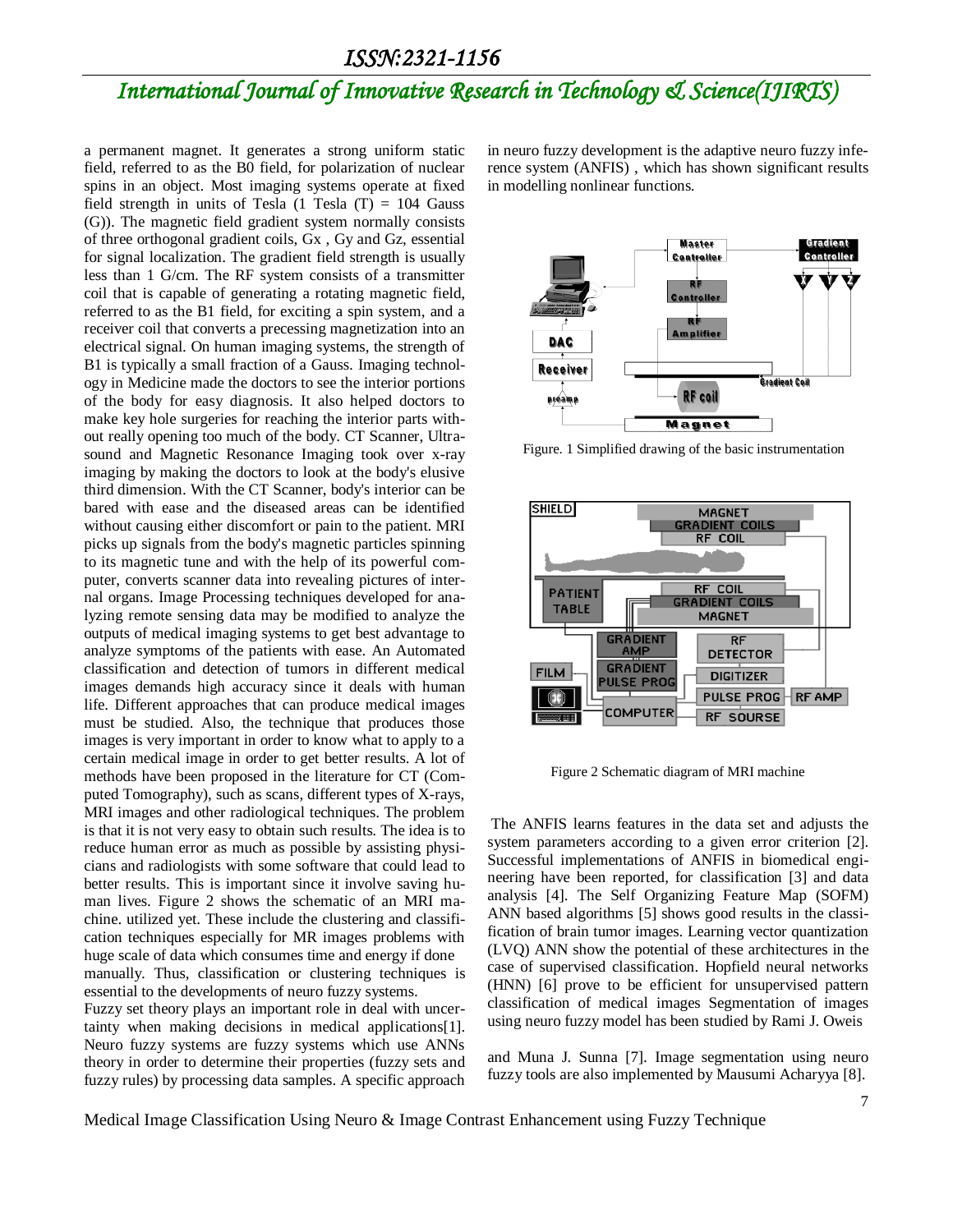# *International Journal of Innovative Research in Technology & Science(IJIRTS)*

Image Processing Systems for Medical Applications

#### A. Endoscopy

In each *endoscope*, there are two fiber bundles. One is used to illuminate the inner structure of object. Other is used to collect the reflected light from that area. The endoscope is a tubular optical instrument to inspect or view the body cavities, which are not visible to the naked eye normally. For a wider field of view and better image quality, a telescope system is added in the internal part of the endoscope. Astrointestinal fiberoscopes and laparoscopes are important endoscopes used in hospitals for examination, treatment of diseases and surgery. Technological advances in computers and semiconductor chips have brought about lot of changes in health care during the last decade. For digestive diseases, this advancement is represented by the incorporation of charge-coupled device (converts optical image to electronic image) into gastrointestinal endoscopy. These *video endoscopes* use xenon arc lamps as light source. Color Imaging is achieved by incorporating RGB filters between Xenon Lamp Supply and the proximal end of the endoscope. The other approach to the generation of color image is to divide the available cells on the CCD among the three primary colors by means of filters. Three images one for each color are then produced simultaneously by the CCD. Endoscopic pictures are converted to digital images by using CCD cameras and associated image digitizer circuits into a PC/AT. The recorded images can be image processed for better quality.

#### A. Stereo Endoscope

Two cameras are mounted on a single laproscope. Images from the cameras are transmitted alternately to a video monitor. Few types of display techniques are used to realise *stereo images* from two dimensionalimages recorded from the above cameras. As the cameras transmits images at 60-120 cycles per

second a three-dimensional, real time image is perceived. As the images are transmitted at a high frequency, the effect is that of seeing different images simultaneously.

### A. Computer Tomography (Ct)

*Computerised Axial Tomography* or computer transmission tomography or computer tomography is a method of forming images from X-rays. Measurements are taken from X-rays transmitted through the body. These contain information on the constituents of the body in the path of the X-ray beam. By using multidirectional scanning of the object, multiple data is collected. An image of a cross-section of the body is produced by measuring the total attenuation along rows and columns of a matrix and then computing the attenuation of the matrix elements at the intersections of the rows and columns. The number of mathematical operations necessary to yield clinically applicable and accurate images is so large that a computer is essential to do them. The information obtained from these computations can be presented in a conventional raster form resulting in a two dimensional picture. The timing, anode voltage and beam current are controlled by a computer through a control bus. The high voltage d.c. power supply drives an X-ray tube that can be mechanically rotated along the circumference of a gantry. The patient lies in a tube through the center of the gantry. The X-rays pass through the patient and are partially absorbed. The remaining X-ray photons impinge upon several radiation detectors fixed around the circumference of the gantry. The detector response is directly related to the number of photons impinging on it and hence to the tissue density. When they strike the detector, the X-ray photons are converted to scintillations. The computer senses the position of the X-ray tube and samples the output of the detector along a diameter line opposite to the X-ray tube. A calculation based on data obtained from a complete scan is made by the computer. The output unit then produces a visual image of a transverse plane cross-section of the patient on the cathode ray tube. These images are also stored into computer for image processing.

### D. Ultrasonic Imaging System

*Ultrasonography* is a technique by which ultrasonic energy is used to detect the state of the internal body organs. Bursts of ultrasonic energy are transmitted from a piezo-electric or magnetostrictive transducer through the skin and into the internal anatomy. When this energy strikes an interface between two tissues of different acoustical impedance, reflections (echoes) are returned to the transducer. The transducer converts these reflections to an electric signal proportional to the depth of the interface, which is amplified and displayed on an oscilloscope. An image of the interior structure is constructed based on the total wave travelling time, the average sound speed and the energy intensity of the reflected waves. The echoes from the patient body surface are collected by the receiver circuit. Proper Depth Gain Compensation (DGC) is given by DGC circuit. The received signals are converted into digital signals and stored in memory. The scan converter control receives signals of transducer position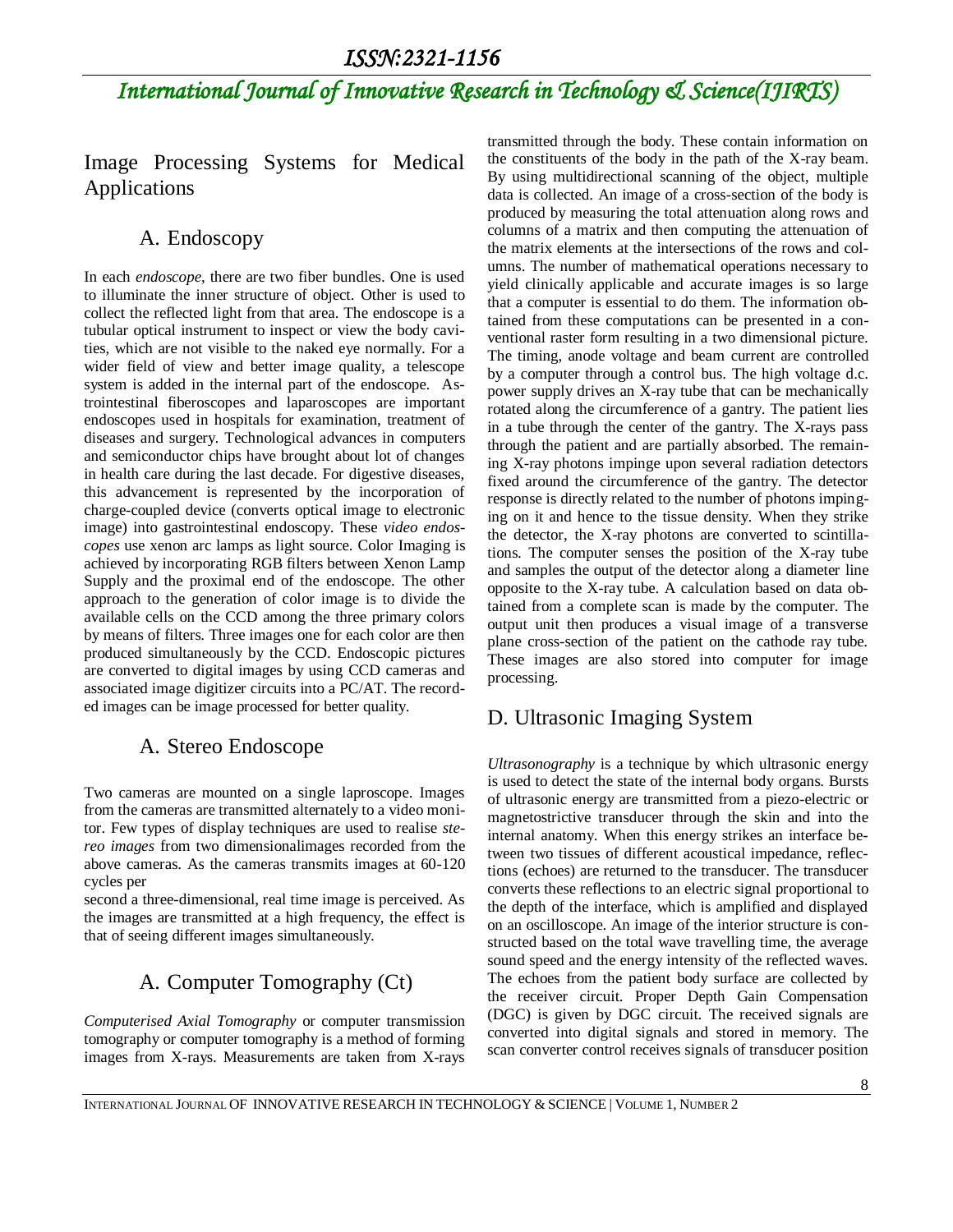# *International Journal of Innovative Research in Technology & Science(IJIRTS)*

and TV synchronous pulses. It generates X & Y address information and feeds to the digital memory. The stored digital image signals are processed and given to digital-toanalog converter. Then they are fed to the TV monitor. These signals are converted to digital form using frame grabber and can be stored onto PC/AT disk. Wherever the images lack in contrast and brightness, Image Processing techniques may be used to get full details from Ultrasound images. Figure 3 shows Ultrasound Imaging System.



Figure 3. Ultrasound Imaging System



Figure 4. Stages in the Proposed Model

#### E. METHODOLOGY

The methodology used for MR brain tumor image classification is shown in Figure 4. The first stage is the image processing system in which image acquisition and enhancement are necessary steps to be done. The proposed model requires converting the image into a format capable of being manipulated by the computer. The MR images are converted into matrices form by using MATLAB. Then, the neuro fuzzy model is developed. After the neuro fuzzy model is successfully developed, the classification of the MR images starts. Symptoms detection phase will follow once the output from the classification technique is done and lastly, performance based on the result will be analyzed at the end of the development phase.

For the classification of normal and abnormal brain images a data set is collected from different sources. Our source is the Harvard medical school website. [http://www.med.harvard.edu/aanlib/home.html]. The various types of brain images include Axial, T2-weighted, 256- 256 pixels MR brain images. The images are classified as normal and abnormal brain images. The MR image will obtain and convert it to data form in MATLAB environment such as basic arithmetic operations and indexing, including logical indexing reshaping and reordering. MATLAB stores an intensity image as a single matrix, with each element of the matrix corresponding to one image pixel. The matrix can be of class double, uint 8, or uint l6. Normal brain image (prior image) and abnormal brain image (diagnostic image) are converted to matrix format automatically while the image being read in the MATLAB environment. Both images are converted to binary images. The region of interest [13][14] is determined by subtracting the normal brain image with abnormal image brain image as shown in Figure 5 ,6and 7.

The principal component analysis (PCA) [13][16] is used as a feature extraction algorithm. MR image recognition systems find the identity of a given test image according to their memory. In this paper, the training database consists of a set of MR images. Thus, the task of the MR image recognizer is to find the most similar feature vector among the training set to the feature vector of a given test image. The training and testing phase are shown in the Schematic diagram of a MR image recognizer as shown in Figure 8.

The coordinated abnormal tissues which are in the matrix form are presented to ANFIS for training (estimating)

membership function parameters. They fully represent the features of the data that the trained FIS intends to model in data modelling phase. Each row of the training data is a desired input/output pair of the target system to be modelled. Each row starts with an input vector and is followed by an output value. The data are provided from the transformationMR images into data form. The data is divided into 3 partition which are training, checking and application. In data mining there are 4 phases - input phase, classification and FIS phase, ANFIS phase, output phase (application and detection). There are some biomedical slides in Figure 9 which are used.



Figure 5. Normal Brain Figure 6. Abnormal Brain

Medical Image Classification Using Neuro & Image Contrast Enhancement using Fuzzy Technique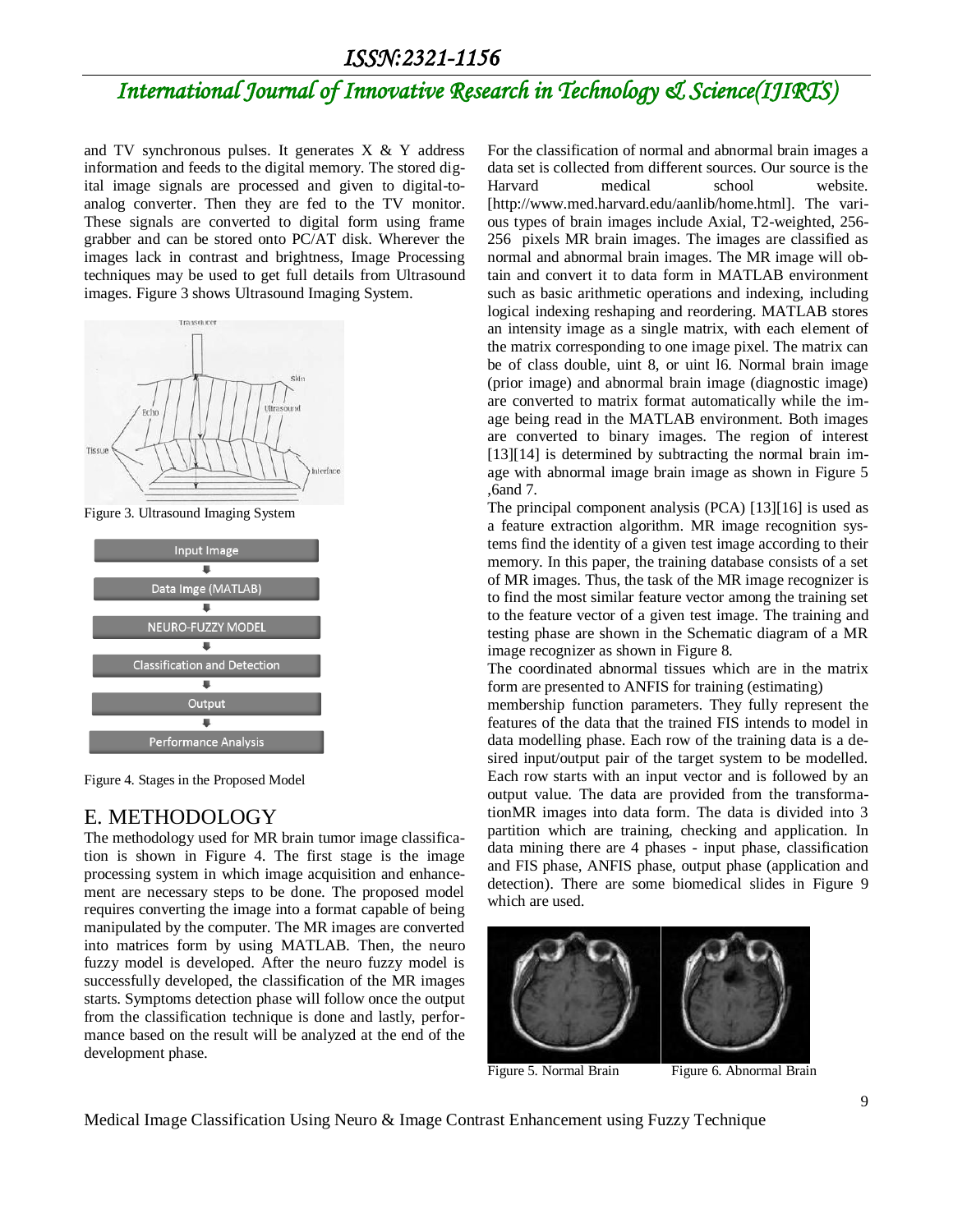## *International Journal of Innovative Research in Technology & Science(IJIRTS)*



Figure 7. Area of Interest (tumor)



Figure 8. Schematic diagram of a MR image recognizer



Figure 9. Different slides of brain medical images of various classes

### Multispectral tissue classification of Magnetic Resonance Imaging (MRI)

• MRI data consists of multiple channels of independent but geometrically registered medically significant data, it analogous to multispectral remote sensing data.

• Multispectral analysis of proton MR images may provide tissue characteristic information encoded therein.

• Using well-established methods for computer processing of multispectral images, tissue characterization signatures are sought; using supervised or unsupervised classification methods. The principal advantages of Multispectral analysis of MRI include: It is a quantitative means of analyzing multidimensional image data, such as MRI.

∗ In other applications, multispectral methods have been useful in identifying subtleties that would otherwise be overlooked.

∗ MR images are intrinsically multispectral. The data in a set of MR images is highly redundant, both geometrically and radiometrically.

∗ Multispectral methods are well developed, have been implemented on computers, for which software is readily available that can process MR image data efficiently, and can adapt to existing MR scanners.

#### A. About Image Enhancement

Image Enhancement (IE) is a very well know technique in digital image processing. It provides a better solution for perception or interpretability of information of an image for human viewer. It has been applied some specific domain and also this process is suitable for one problem might be deficient for another. For example this method is quite useful for enhancing X-ray images where as it may be not necessary for best approach for enhancing satellite image taken in infrared band of an electromagnetic pectrum.Image enhancement approaches fall into two broad categories: spatial domain methods and frequency domain methods. The term *spatial domain* refers to the aggregate of pixels composing an image. Spatial domain methods are procedures that operate directly on these pixels. *Frequency domain* processing techniques are based on modifying the Fourier transform of an image. Contrast enhancement is one of the important image enhancement techniques in spatial domain.

#### B. About Fuzzy Image Enhancement

L.A. ZADEH introduced fuzzy set theory [19] in 1965 which provides a suitable way in analyzing patternrecognition problems when the system complexity anduncertainty are due to ambiguity and fuzziness rather than randomness. A fuzzy set A in a space of points  $X = \{x\}$  is a class of objects with a continuum of grades of membership in the interval [0, 1] and is defined as a collection of ordered pairs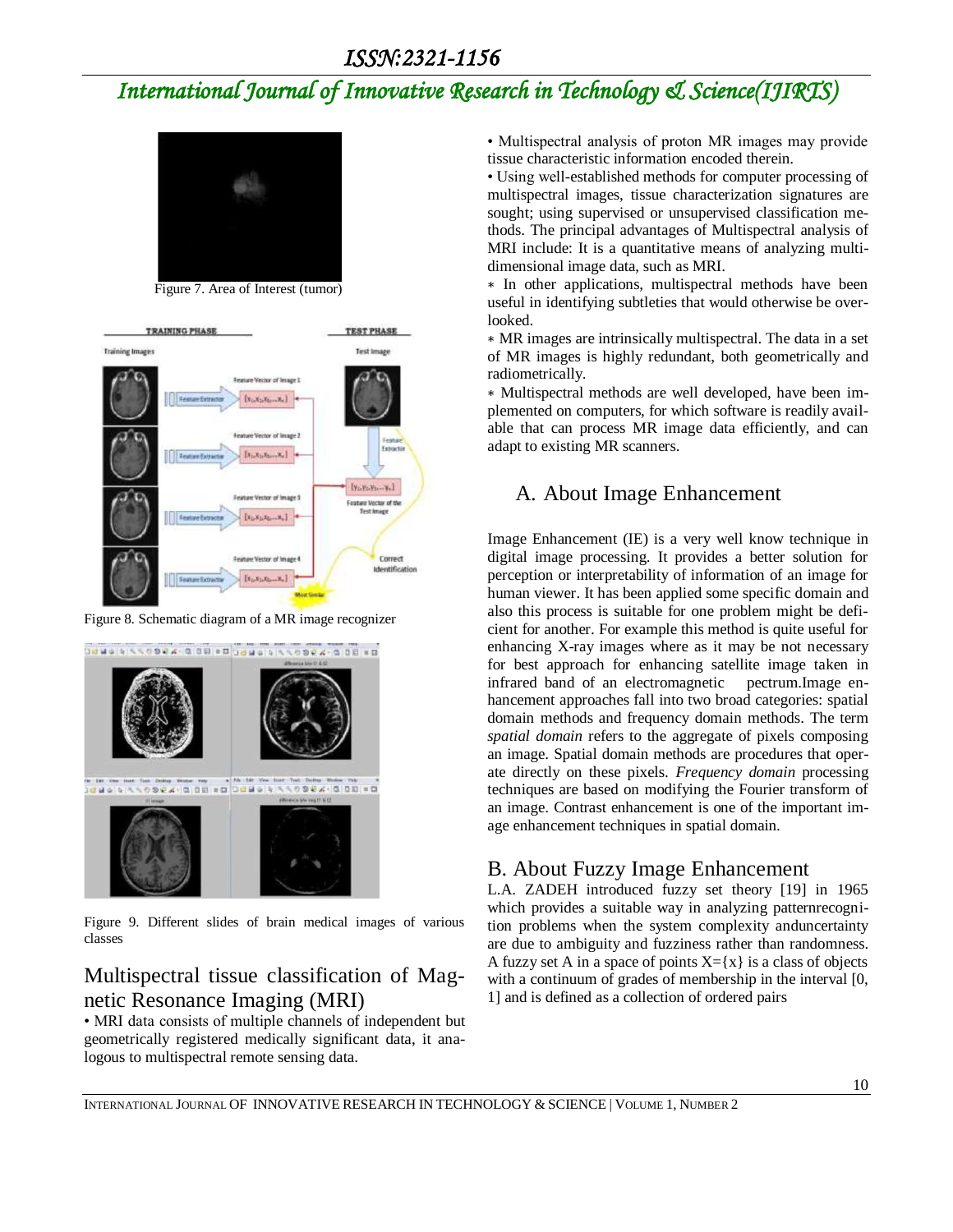# *International Journal of Innovative Research in Technology & Science(IJIRTS)*

$$
A = \{ (x, \mu_A(x)) | x \in X \}
$$
  

$$
\mu_A(x)
$$
 (1)

where  $\mathbf{i}$  is the membership value of *x* in the fuzzy set *A*. A new image definition should enable us to process images as fuzzy sets. An image *I* of size M x N and L gray levels can beconsidered as an array of fuzzy singletons, each having a value of membership denoting its degree of brightness relative to some brightness level *l* with *l* =0, 1,.., *L*-1. A*fuzzy singleton* is a fuzzy set with only one supporting point. For an image *I*, we can write in the notation of fuzzy sets:

$$
I = \bigcup_{m} \bigcup_{n} \frac{\mu(g_{mn})}{g_{mn}}
$$
  
***gmn*** is the intensity of (m, n)th pixel and

its membership value. The membership function characteriz-

es a suitable property of image (e.g. edginess, darkness, textural property) and can be defined globally for the whole image or locally for its segments. The paper is organized as follows: Sections IIdescribes the contrast enhancement based on different fuzzy techniques between the periods of 1999 to 2013. Section IIIpresents some discussion. Section IVcontains a brief conclusion.

## Brief Description of different Fuzzy **Techniques**

In the year of *1999 H.D. Cheng and HuijuanXu* have proposed a novel adaptive direct fuzzy contrast enhancement method based on the fuzzy entropy principleand fuzzy set theory. In this paper, they have used maximum fuzzy entropy principle [20] for mapping an image from space domain to fuzzy domain by a membership function, and then apply the novel, adaptive, direct, fuzzy contrast enhancement algorithm for contrast enhancement [23]. *Later in 2001, M. Hanmandlu, DevendraJha, and Rochak Sharma* [19] have enhanced the approach of Hanmandlu et al., (1997) for the enhancement of color images.Hanmandlu et al. (1997) introduced a Gaussian type of fuzzification function that contains a single fuzzifier and a new intensification operator called NINT [21] that contains an intensification parameter. Fuzzifier is obtained by maximizing the fuzzy contrast and the parameter is obtained by minimizing the entropy. But this works have been bounded to the enhancement of gray images only. They used histogram as the basis for fuzzy modeling of color images. The main accent has been laid on the fuzzy entropy measure. For this work they choose HSV color model. Because RGB color model is notsuitable for enhancement as the color componentsare not decoupled. The color content hue (H) is separate from saturation (S), and can be used to dilute the color content and V , the intensity of the color content. By preserving H, and changing only S and V, it is possible to enhance color image. So, they first converted RGB into HSV for the purpose. A Gaussian type membership function used to model S and V property of the image. This membership function uses only one fuzzifier and is evaluated by maximizing fuzzy contrast, which is cumulative fuzzy variance about the crossover point. The contrast of Sand V is stretched globally using NINT operator. The entropy is minimized to find the intensification parameter involved in NINT operator. The intensification operation leads to enhancement by improving the fuzzy homogeneity of the pixel about the crossover point. Pal S.K. et al established the fuzzy enhancement in the early 1980s [6, 7].The gray level range of the output image using the fuzzy enhancement is almost unchanged, and therefore this enhancement method is not beneficial for less gray level and lower contrast images. To overcome this disadvantage, *Dong-Liang Peng and Tie-Jun WuI* [8] designedthe generalized fuzzy enhancement method in2002.



The main aim of Smoothing operation S is to suppress noise or other small fluctuations in images; it is equivalent to suppressing high frequencies in the Fourier transform domain. Median filtering is a non-linear smoothing method. It reduces the blurring of the edges by altering the current point in image by the median of the brightness in its neighborhood. The fuzzy enhancement (FE) method is then adopted to enhance the filtered image. The final processed result is achieved by a gray transformation, GT, of the enhanced image that can be represented as

$$
f_{ij}^e = t(f'_{ij}) = \frac{f_{max}^e - f_{min}^e}{f_{max}^t - f_{min}^t} (f'_{ij} - f'_{min}) + f_{min}^e
$$

(3)

where the gray level of the *(i, j)th*pixel, the gray maximum and the gray minimum of the final image are denoted

$$
f_{ij}^s
$$
,  $f_{max}^s$ , and  $f_{min}^s$ , respectively. Similarly,  
 $f_{min}^t$  and  $f_{max}^t$  indicate the gray maximum and mini-

Medical Image Classification Using Neuro & Image Contrast Enhancement using Fuzzy Technique

11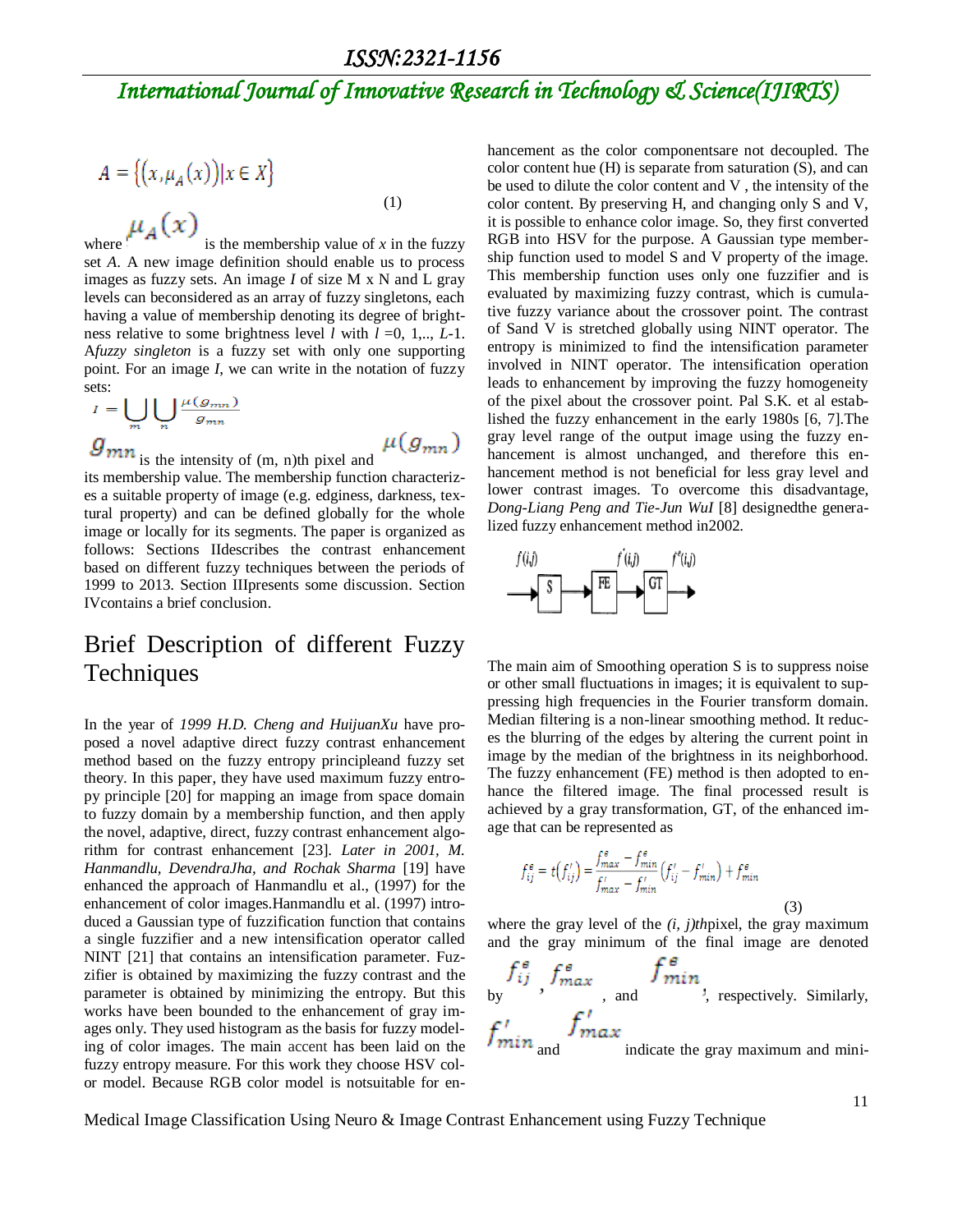(4)

# *International Journal of Innovative Research in Technology & Science(IJIRTS)*

mum of the image enhanced by FE, respectively. Moreover, the following relationships hold:

$$
f'_{min} > f^e_{min}, f'_{max} < f^e_{max}
$$

Due to low contrast and noisiness of mammograms, diagnosing cancer tissues using the digital mammograms are very time taking task even for highly skilled radiologists. *Aboul Ella Hassanien and AmrBadr (2003)*[9]have given a comparative study on fuzzy image enhancement techniques applied on digital mammogram images. Basically,fuzzy image enhancement technique has three main parts: image fuzzification, membership modification and defuzzification.



After the image data are transferred from gray level plane to fuzzy membership plane (fuzzification), appropriate fuzzy techniques modify the membership values. It may be a fuzzy clustering, fuzzy rule-based approach, and fuzzy integration approach and so on.

### CONCLUSION

This paper presents an automated recognition system for the MRI image using the neuro fuzzy logic. Experimental result indicates that the technique is workable with accuracy greater than 90%. This technique is fast in execution, efficient in classification and easy in implementation. As an overall conclusion, this paper is successful as it met the objectives of the paper and successfully developed, run and optimized the performance of the classification technique. Image contrast enhancement using a literature review of articles from 1999 to 2013 with the keywords fuzzy set theory and fuzzy rule-based and explore an idea how fuzzy set theory and fuzzy rule-based improve the contrast enhancement technique in different areas during this period. In this paper, we have studied different fuzzy techniques to increase the contrast of the digital image. We conclude that, fuzzy Image processing is a very powerful tool for enhancement technique, not only that fuzzy logic tools empower a machine to answerthe human reasoning like good contrast" or "sharp boundaries", "light red", "dark green" etc. used in image enhancement by fuzzy logic are termed as linguistic hedges using IF-THEN rules.

[1] L.I. Kuncheva, F. Steimann, "Fuzzy diagnosis," Artificial Intelligence in Medicine, vol. 16, pp. 121-128, 1999. [2] J.-S.R. Jang, "ANFIS: Adaptive-network-based fuzzy inference system," IEEE Transactions on Systems, Man, and Cybernetics, vol. 23(3), pp. 665-685, 1993 [3] S.Y. Belal, A.F.G. Taktak, A.J. Nevill, S.A. Spencer, D. Roden, S. Bevan, "Automatic detection of distorted plethysmogram pulses in neonates and paediatric patients using an adaptive-network-based fuzzy inference system," Artificial Intelligence in Medicine, vol. 24, pp. 149-165, 2002.

[4] I. Virant-Klun, J. Virant, "Fuzzy logic alternative for analysis in the biomedical sciences," Computers and Biomedical Research, vol. 32, pp. 305-321, 1999.

[5] Li.Y and Chi.Z.: MR Brain Image Segmentation Based on Self-Organizing Map Network, International Journal of Information Technology, vol. 11, no. 8, 2005.

[6] Rezai-Rad.G and Ebrahimi.R.V.: Modified Fuzzy Hopfield Neural Network Using for MRI Image segmentation**,** International conference on Biomedical and Pharmaceutical Engineering, pp: 58-61, 2006.

[7] Oweis.R and Sunna.M.: A Combined Neuro–Fuzzy Approach For Classifying Image Pixels In Medical Applications, Journal of Electrical Engineering, vol. 56, no. 5-6, pp: 146–150, 2005.

[8] Acharya.M and Kundu.M.: Image segmentation using wavelet packet frames and neuro fuzzy tools, International Journal of Computational Cognition, vol.5, no.4, pp: 27-43, 2007.

[9] N.Benamrane, A. Aribi, L.Kraoula, "Fuzzy Neural Networks and Genetic Algorithms for Medical Images Interpretation". IEEE Proceedings of the Geometric Modeling and Imaging, 2006.

[10] Chin-Ming Hong et al, "A Novel and Efficient Neuro-Fuzzy Classifier for Medical Diagnosis". IEEE International Joint Conference on Neural Networks, 2006.

[11] Joseph P. Hornak, The Basics of MRI, 1996-2008.

[12] J.-S.R. Jang, "ANFIS: Adaptive-network-based fuzzy inference system,"IEEE Transactions on Systems, Man, and Cybernetics, vol. 23(3), pp. 665-685, 1993.

[13] Rafael. C. Gonzalez, Richard. E. Woods, Digital Image Processing, Addison Wesley, Massachusetts, 1999.

[14] Anil Jain., Fundamentals of Digital Image Processing, Prentice Hall.1989.

[15] Cheung and K. Cannons, "An Introduction to Probabilistic Neural networks",/PNN.pdf, (2003)

http://www.psi.toronto.edu/~vincent/research/presentations.

[16] J. Slens, "A Tutorial on Principal Component Analysis",http://www.snl.salk.edu/~shlens/pca.pdf, (2009).

[17] Brain Cancer Detection using Neuro Fuzzy Logic IJESS 2011.

### REFERENCES

INTERNATIONAL JOURNAL OF INNOVATIVE RESEARCH IN TECHNOLOGY & SCIENCE | VOLUME 1, NUMBER 2